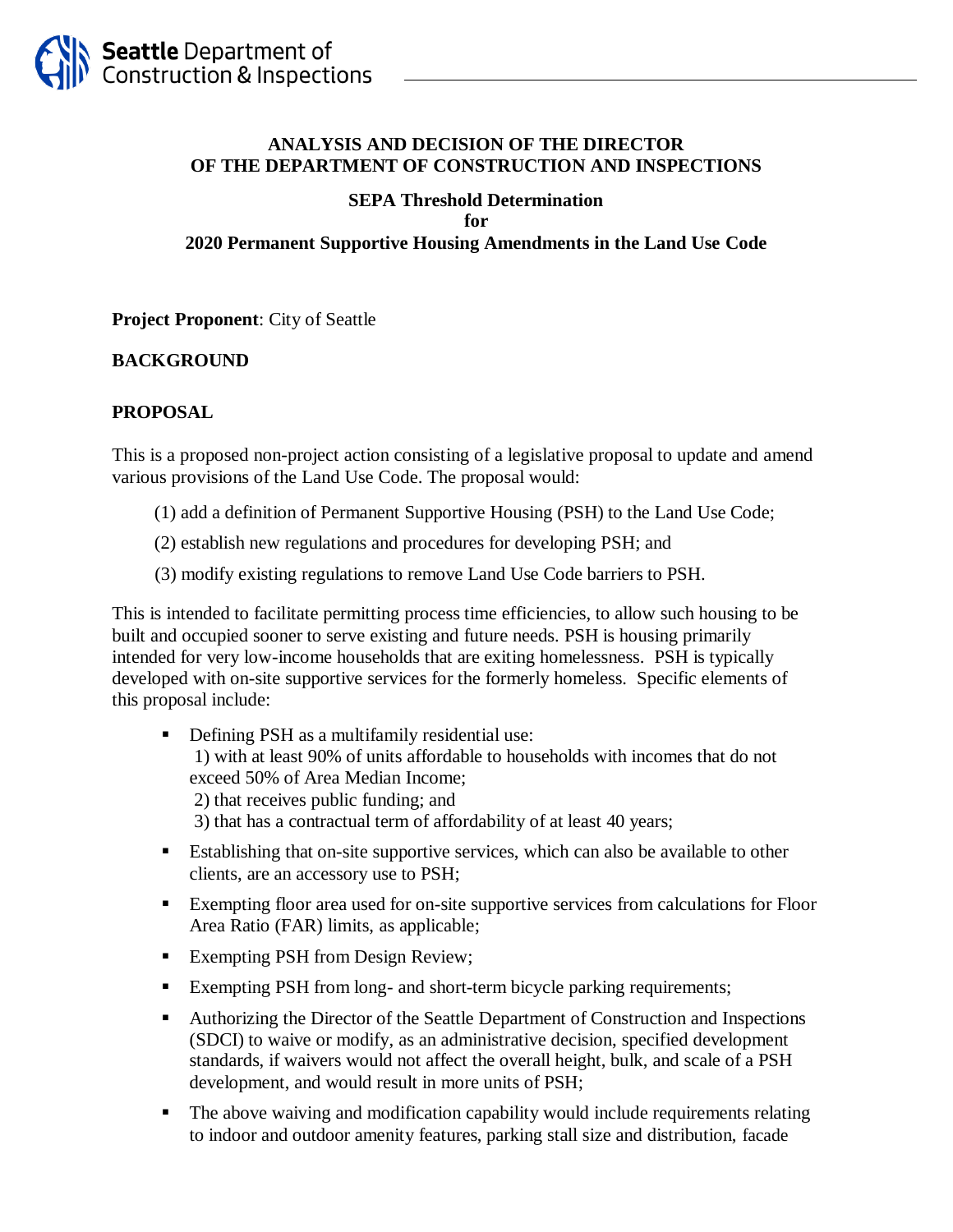openings, articulation, modulation, art on the facades of buildings, transparency, blank facades, floor-to-floor height at street level, overhead weather protection, and other similar standards as would be determined by the SDCI Director to not affect the size of the building envelope.

- Requiring PSH applicants to submit a community relations plan;
- Allowing PSH as a permitted use in Commercial 2 zones; and
- Allowing PSH as a street-level use, in zones where those street-level uses are required.

#### **Public Comment**

The proposed changes to the Land Use Code require City Council approval. Opportunity for public comment will occur during future Council meetings and hearings. The proposal is also available online and comments will be taken by e-mail.

# **ANALYSIS – OVERVIEW**

Environmental review resulting in a Threshold Determination is required pursuant to the State Environmental Policy Act (SEPA), WAC 197-11, and the Seattle SEPA Ordinance (Seattle Municipal Code (SMC) Chapter 25.05).

The following report describes the analysis conducted to determine that the proposal is not likely to result in *probable significant adverse environmental impacts*. This threshold determination is based on:

- the language of the proposed amendments and related contents as described above;
- the information contained in the *SEPA checklist* (dated November 12, 2020), including annotations made by SDCI staff;
- review of materials prepared as background information about the code amendments, prepared by City staff; and
- the experience of the SDCI analyst in reviewing similar documents and actions.

# **ELEMENTS OF THE ENVIRONMENT**

#### **Short-Term and Long-Term Impacts**

#### **A. Natural Environment**

## **Earth, Water, Water Quality, Plants/Animals/Fisheries/Marine Life**

The proposal is not expected to generate significant adverse impacts for these natural environmental elements, at a non-project level or in its potential for cumulative impacts related to future development influenced by the proposal.

Seattle is mostly urbanized in its development patterns, but it also has retained greenbelts, hillsides, stream, river, bay, and lake environments with diverse kinds of plant, animal, fish and marine habitats. This includes many shoreline edges hosting birds, fish, and other marine life.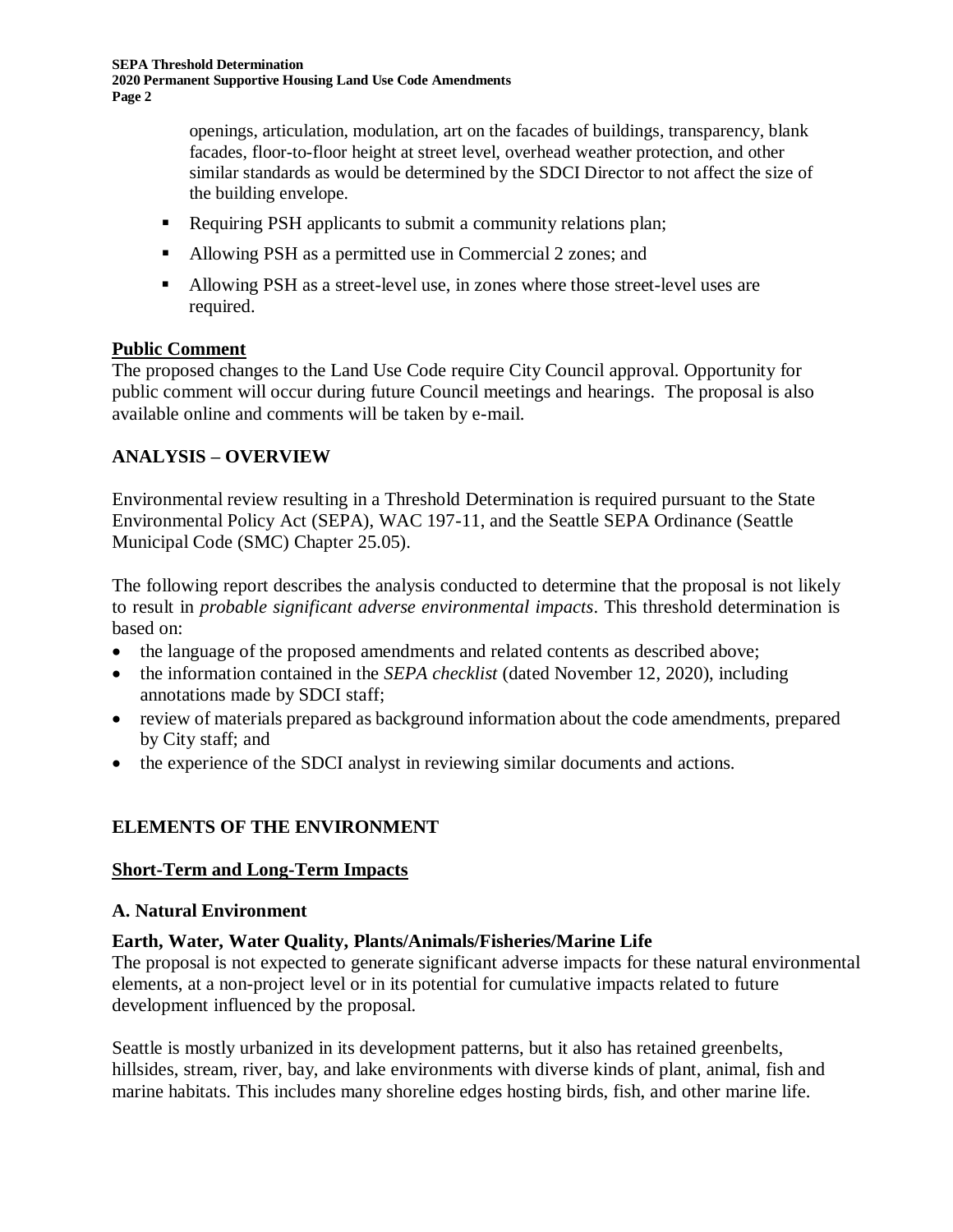- Wildlife on land largely includes those species habituated to urban areas and fragmented vegetated areas in the city, with common types including squirrels, opossum, coyotes, and a variety of bird species including eagles. Threatened, protected, or endangered species that could be present near future development include heron, and salmon in locations downstream via natural drainages.
- Seattle has numerous soil types, including mineral soils dominated by clay, silt, or sand, as well as organic soils such as peats and mucks. No agricultural soils or prime farmland are located within the Seattle corporate limits. As a densely urbanized area, much of Seattle's native soils have been extensively altered by filling, grading, and other activity.
- The Seattle area is known to be in an active seismic area, as is the entire Puget Sound region. The City's geologically hazardous areas are defined by SDCI as environmentally critical areas (ECAs). Unstable soils and surfaces occur primarily in two contexts: 1) steep slopes and landslide-prone areas, where a combination of shallow groundwater and glacial sediments deposited in layers with variable permeability increases the risk of landslides; and 2) areas of fill or alluvial soils where loose, less cohesive soil materials below the water table with potential for liquefaction during earthquakes.
- Most of Seattle is located within the Lake Washington/Cedar/Sammamish Watershed (Watershed Resource Inventory Area [WRIA] 8). The Duwamish Waterway and Elliott Bay are part of the Green/Duwamish and Central Puget Sound Watershed (WRIA 9). Seattle's surface waters include marine areas (Puget Sound), rivers, lakes, and creeks. Rivers and creeks include but are not limited to the Duwamish waterway, Longfellow, Fauntleroy, Taylors, Thornton, and Pipers Creek. Freshwater lakes include the Lake Union/Ship Canal, Green, Haller, and Bitter Lakes and numerous ponds and wetlands.

This non-project proposal would result in no direct adverse or significant adverse impacts to earth, water, plants, animals, fish, or marine life environmental elements because it does not directly propose development. Similarly, this analysis identifies no adverse or significant adverse indirect or cumulative environmental impacts of this kind. This is due to a lack of a probable trigger by which such impacts would occur, such as a substantial difference in total site disturbance with future development. While future buildings with slightly more total floor area would be enabled, there likely would be no more than slight differences in total disturbance of site soils, because most developments would pursue buildings that result in similar levels of clearing and grading of the majority of a typical development site.

The proposal would also not cause the location of future development to occur more intensively in any particular kind of properties with environmentally sensitive features such as steep slopes or locations near natural drainage systems. Therefore, there are no identified additional earth, water, or plant/animal/fisheries environmental impact risk factors that would be substantially increased by the proposal. Also, the City's other current protective regulations would continue to be applied to future development, which would tend to mitigate and prevent impacts related to earth disturbances, pollutant washoff, and associated degradation of water quantity, water quality, and habitat.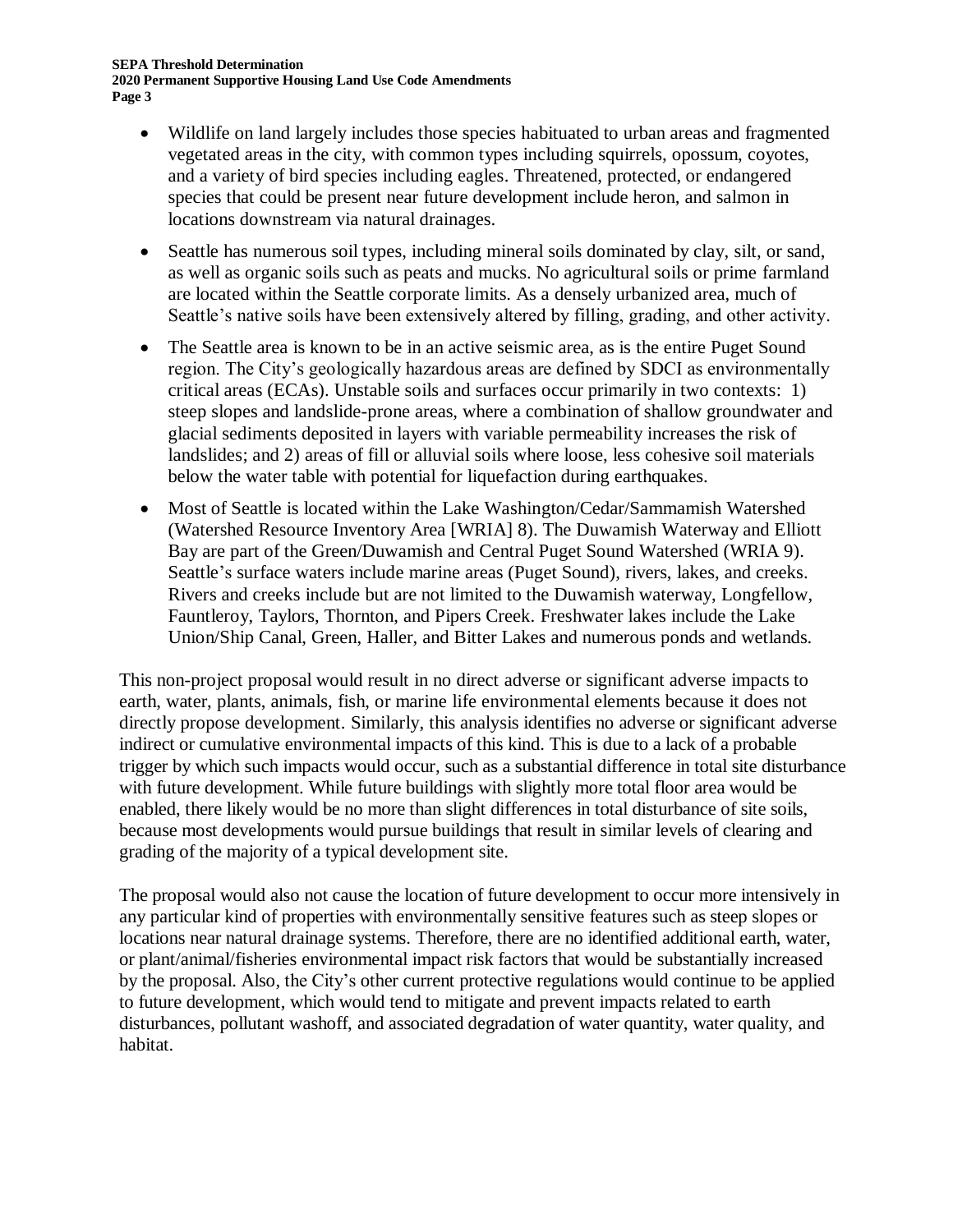### **Air Quality, Noise, Energy, Natural Resources Depletion, Environmental Health**

This non-project proposal would result in no direct adverse or significant adverse impacts to these environmental elements because it does not directly propose development. Similarly, this analysis identifies no adverse or significant adverse indirect or cumulative environmental impacts of this kind.

### *Air Quality, Noise*

Comparing future development scenarios for a typical site with or without the proposal, while it is possible that total floor area could be slightly larger with the proposal's code allowances, development sites would likely be fully or almost fully cleared during construction. This means that the construction-period worst-case potential for spillover environmental impacts such as air emissions from construction dust, or noise generation would be approximately the same with or without the proposal.

Similarly, post-construction, because permanent supportive housing can already be built under today's codes, the potential for adverse air quality and noise impacts from future development of this kind would be approximately equivalent with or without the proposal. Operational characteristics of this kind of housing would also be similar in nature with or without the proposal. This suggests a finding of no net difference in potential for these kinds of environmental impacts.

#### *Energy and Natural Resource Depletion*

The proposal would not be likely to generate significant direct, indirect, or cumulative adverse impacts of energy or natural resource depletion. Similar to the rationales discussed above, future development would be relatively similar in size with or without the proposal. Energy expended to build new buildings in future developments would be relatively similar on a site-by-site and cumulative basis with or without the proposal, although with slightly larger possible total floor areas, slightly more energy could be expended to build the buildings. This is not projected to result in significant adverse differences in citywide total energy consumption over the long-term. Also, any such future development would need to meet Seattle's energy codes, which are becoming progressively more energy-efficient and stringent in promoting energy conservation.

#### *Environmental Health*

To the extent that future supportive services could include medical clinics or related services for on-site residents and possibly others, they might generate medical waste materials on a regular basis. Some waste such as used needles, for example, could be biohazards. These kinds of service providers would be required to follow normal precautionary safety protocols to collect and dispose of these kinds of materials. Therefore, the risk of improper disposal or release into the environment at any given future development site with these services would be minimal. This kind of potential impact would be the same with or without the proposal.

#### **B. Built Environment**

#### **Land and Shoreline Use, Height/Bulk/Scale, Housing, Relationship to Plans and Policies**

The proposal would result in no direct impacts and is unlikely to result in significant indirect or cumulative adverse impacts related to land or shoreline use. The City currently already allows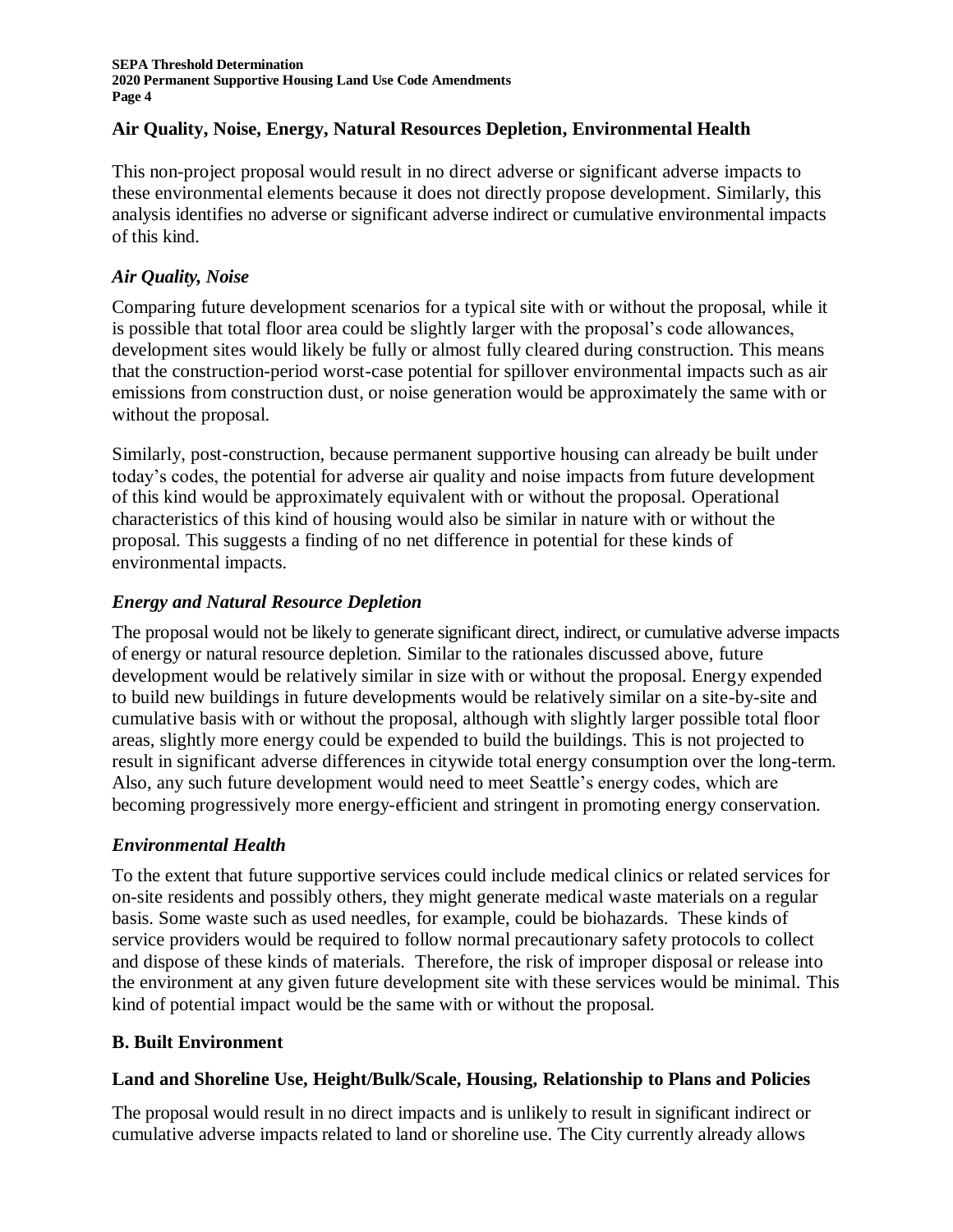**SEPA Threshold Determination 2020 Permanent Supportive Housing Land Use Code Amendments Page 5**

PSH housing uses meeting the proposed PSH definition in most areas of the city where multifamily residential development is allowed. For example, in 2019 the Office of Housing funded twelve new affordable housing developments through the City's Rental Housing Program, of which two meet the definition of PSH: Hobson Place II, and  $12<sup>th</sup>$  and Spruce Supportive Housing.<sup>1</sup> Thus, while the proposal would facilitate permitting of PSH, it is unlikely to result in development and land use patterns that would be incompatible or substantially and adversely different in locational pattern, scale, siting or total building bulk profile from PSH housing that can be developed today. The City would retain SEPA authority to mitigate height, bulk, and scale impacts, if necessary.

#### *Height, Bulk and Scale*

Despite not leading to probable significant adverse impacts of land use, height, bulk, or scale, the proposal would alter the future methods of development review and give more regulatory flexibility in building design, which could generate adverse height, bulk, scale, and land userelated aesthetic impacts, compared to future development under current regulations:

- 1) The ability to exempt floor area for supportive accessory uses in PSH from counting against floor area limits would enable future development with more total floor area than would occur under current regulations, thus adding to total building bulk (although not to building height given the nature of the City's height limit controls).
- 2) The ability to avoid design review processes would forego the benefits that can accrue from design review processes' ability to recommend and require adjustments in building bulk, scale, materials, and other aesthetic-related features.
- 3) The ability for SDCI to waive compliance with development standards such as minimum building modulation, overhead weather protection, and minimum street-level glazing, blank façade limits and use-type requirements, could reduce or eliminate the benefits these requirements have in shaping and moderating the appearance of building bulk and scale; and could reduce the relative aesthetic visual quality and overall consistency and compatibility of future buildings with their immediate context and vicinity. This would be most potentially noticeable in vicinities that have pedestrian designations with minimum design performance standards. The degree to which this would occur depends on how many waivers would be requested and granted.

These factors would increase the probability of noticeable, adverse differences in the appearance of bulkier or less well-scaled buildings in future development, and could contribute to adverse aesthetic-related land use impacts in a vicinity to the extent that visual differences between the new building and existing buildings might be apparent and perceived as negatively contrasting with local building character or street level use character.

## *Land Use Compatibility*

The proposal to allow PSH as a use permitted outright in Commercial 2 (C2) zones would generate a potential that future residential uses would locate in places where they might be adversely affected by neighboring uses which per the zoning category could include a variety of heavier commercial uses such as manufacturing and warehousing uses. Currently, housing is a

<sup>&</sup>lt;sup>1</sup> (See *[Seattle Office of Housing Annual Investments Report](http://www.seattle.gov/Documents/Departments/Housing/Footer%20Pages/Data%20and%20Reports/2019%20Investments%20Report.pdf) – 2019, March 2019, Table 7, p.8-10.*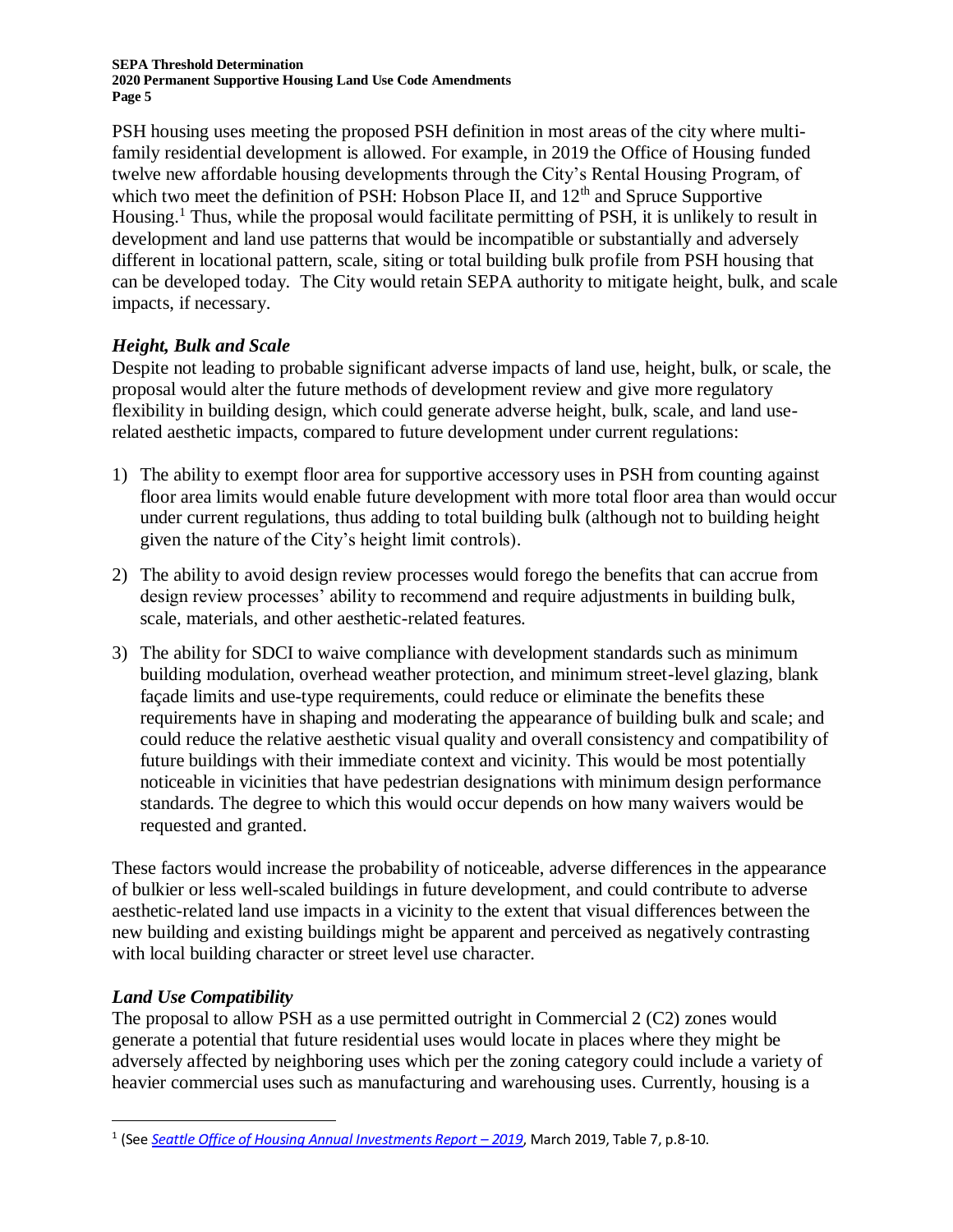#### **SEPA Threshold Determination 2020 Permanent Supportive Housing Land Use Code Amendments Page 6**

conditionally permitted use within the C2 zone with conditions that relate to avoiding negative consequences such as proximity to polluting or noisy uses that might annoy nearby residents; and, conversely, regulatory conditions that seek to avoid having residential uses impair the ability to operate commercial uses that are appropriately located within the C2 zone. Providing for PSH to be a use permitted outright in C2 zones would create the potential for adverse land use impacts if these future residential uses were located in places that create potential compatibility issues between residential and non-residential uses. The probability of such impacts would depend on the specific characteristics of given sites and their patterns of surrounding uses, and the conditions that could be tied to future building permits for such development.

As a whole, the proposal may improve the efficiency of permitting PSH but would not likely result in future development that is incompatible with land uses or shoreline uses recommended in Seattle's land use plans. The future location of PSH would continue to be within zones where such forms of multi-family housing are authorized to locate according to the City's Comprehensive Plan, zoning, and Land Use Code. Because the magnitude of possible differences in building bulk under any given future development is limited and would continue to be regulated by the City's Land Use Code, the proposal would not likely lead to significantly incongruous height/bulk/scale outcomes between adjacent uses. Rather, it would likely continue to support development patterns with relatively smooth transitions between areas of different zoned intensity, and thus would not impact neighborhood character in a significant adverse manner. Also, given the limited numbers of probable PSH developments occurring in any given year, the probable magnitude of cumulative adverse land use impacts on the city from more easily permitting this kind of housing is concluded to be minimal.

#### *Housing*

The proposed non-project action would not directly impact existing housing. The proposal would, however, enable greater ease in developing future permanent supportive housing in zones where multifamily residential uses are possible. It would also likely lead to efficiencies in allocation and use of floor area in future permanent supportive housing, such that more dwelling units likely would be provided in most such housing than would occur with development under today's codes. This determination identifies no probable significant adverse housing impacts, and no probable difference in the potential for displacement of existing housing compared to what is possible under today's codes.

#### *Relationship to Plans and Policies*

The proposal also would support future development in a manner consistent with the City's Comprehensive Plan housing goals and policies; the following most relevant goals and policies are:

#### GOALS

- *H G3 Achieve a mix of housing types that provide opportunity ad choice throughout Seattle for people of various ages, races, ethnicities, and cultural backgrounds and for a variety of household sizes, types, and incomes.*
- *H G4 Achieve healthy, safe, and environmentally sustainable housing that is adaptable to changing demographic conditions.*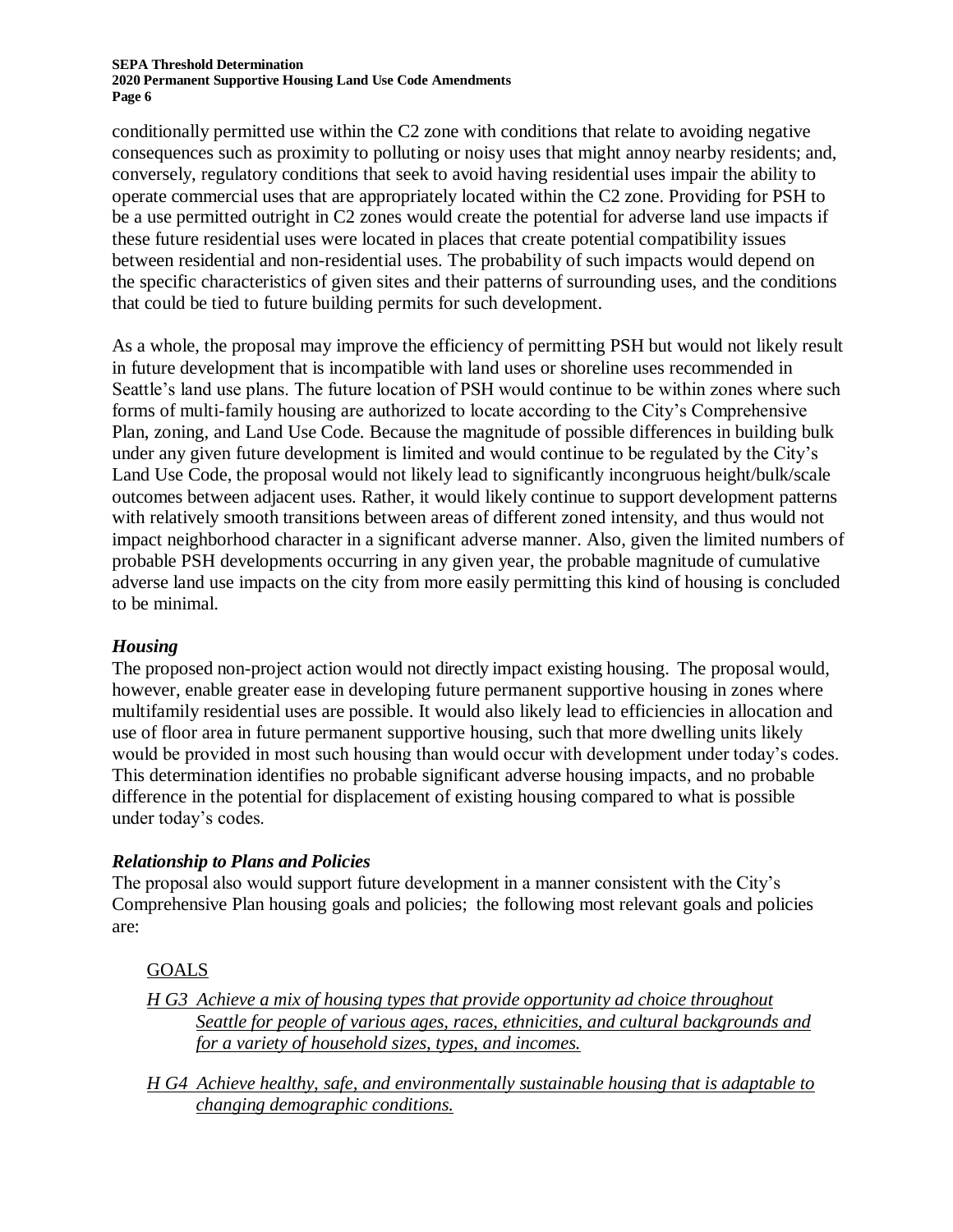*H G5 Make it possible for households of all income levels to live affordably in Seattle, and reduce over time the unmet housing needs of lower-income households in Seattle.*

### **POLICIES**

- *H 3.2 Allow and encourage housing for older adults and people with disabilities, including designs that allow for independent living, various degrees of assisted living, and/or skilled nursing care, in or near urban centers and urban villages where there is access to health care and other services and amenities.*
- *H5.1 Pursue public and private funding sources for housing preservation and production to provide housing opportunities for lower-wage workers, people with special needs, and those who are homeless or at risk of being homeless.*
- *H5.2 Expand programs that preserve or produce affordable housing, preferably long term, for lower-income households, and continue to prioritize efforts that address the needs of Seattle's extremely low-income households.*
- *H5.5 Collaborate with King County and other jurisdictions in efforts to prevent and end homelessness and focus those efforts on providing permanent housing and supportive services and on securing the resources to do to.*
- *H5.16 Consider implementing a broad array of affordable housing strategies in connection with new development, including but not limited to development regulations, inclusionary zoning, incentives, property tax exemptions, and permit fee reductions.*

#### **Historic Preservation and Cultural Preservation**

Seattle contains a number of landmarks, properties, and districts that are listed on, or proposed for, national, state, and local preservation registers. In addition, while Seattle today comprises a highly urbanized and developed area, it is also an area with potential for the presence of cultural artifacts from indigenous peoples.

The proposal is not likely to affect whether historic sites or structures might be redeveloped. Existing historic sites or structures are effectively protected by current regulations and so they may only be demolished in rare circumstances that occur with consent of the City. The proposal analyzed in this environmental checklist does not contain provisions that would increase the possibility of future development of permanent supportive housing at historic sites or structures, meaning there is no net difference in the potential for adverse historic site impacts with or without the proposal.

The proposal is also not likely to result in development outcomes that would increase the potential for disturbance of cultural sites or resources. Most cultural sites and resources at risk from future development in Seattle are in unknown locations due to their being buried under soils, although certain vicinities such as near-shore areas are known to have greater potential for presence of such resources given past activities of indigenous peoples. The proposal does not include provisions that would alter the likelihood of future development occurring in any given location or type of vicinity such as near-shore areas. And, the proposal does not include provisions that would be likely to increase total site clearing and grading of future development,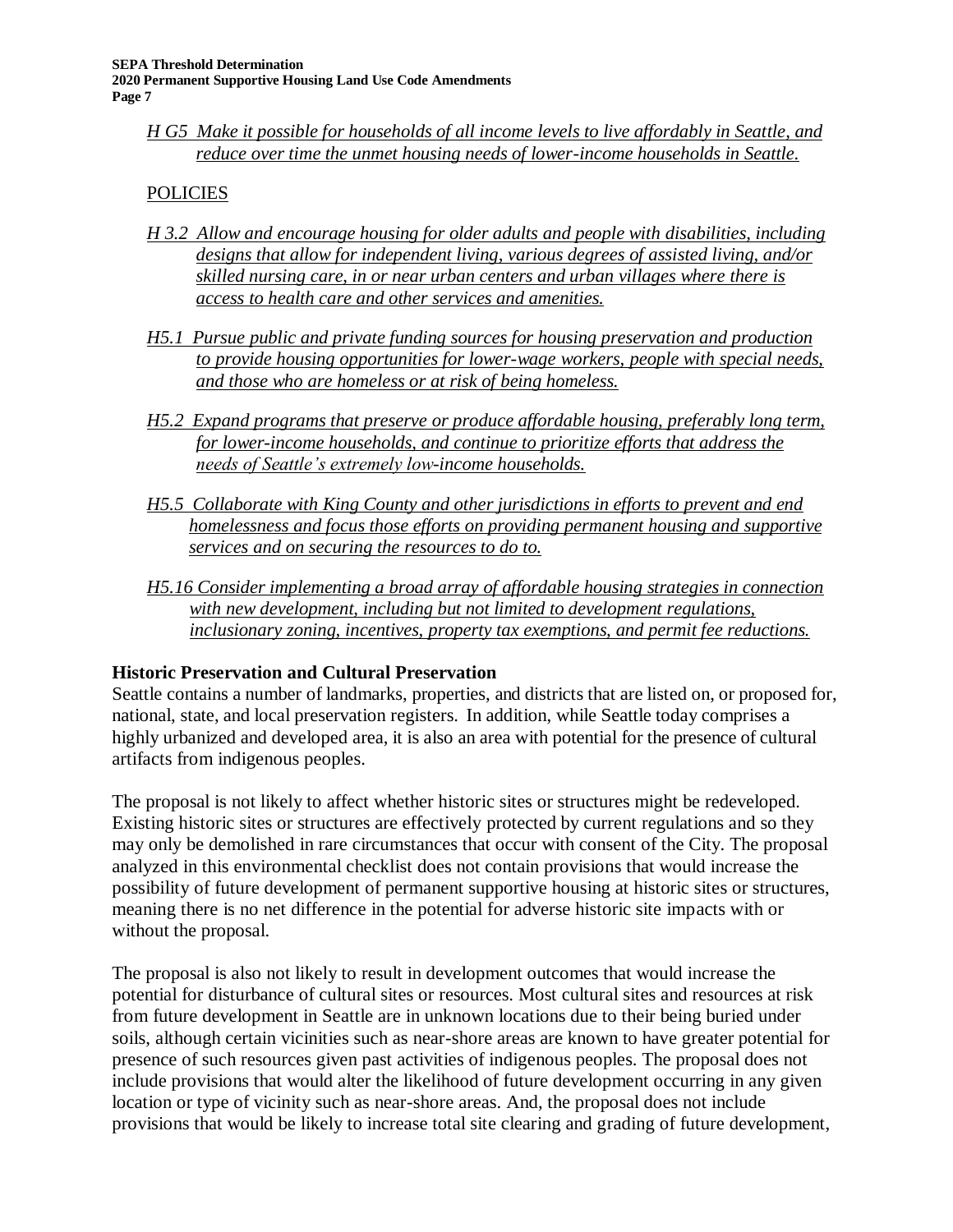#### **SEPA Threshold Determination 2020 Permanent Supportive Housing Land Use Code Amendments Page 8**

because it is likely that most future development sites would be fully or almost fully cleared during construction with or without the proposal.

Also, implementation of the proposal would not affect the strength of the City's regulatory protection of cultural sites or resources if they are discovered during future development, which is addressed by other State and local regulations, policies, and practices. With or without the proposal, such processes are mandated to stop construction, assess the resources, and take appropriate next steps for the cultural resources' protection or preservation.

#### **Transportation, Parking, Public Services and Utilities**

The proposal would not be likely to generate significant direct, indirect, or cumulative adverse impacts on transportation, parking, public services, or utilities, even though the proposal would accommodate additional floor area (due to floor area exemptions for supportive services) that could lead to slight increases in the residential density of any given future development. Although circumstances could vary in future development depending on factors such as site size, the potential difference in floor area might range from 100 square feet up to a few thousand square feet. Within such added space, if fully used for residential units, this analysis roughly estimates that anything from 1 to 10 dwelling units could be added to a typical future development benefiting from the proposal's code changes.

#### *Transportation and Parking*

In permanent supportive housing a lesser level of automobile ownership would be probable compared to typical multifamily development, although this could vary from site to site. Typical multifamily units generate approximately 6 peak hour automobile trips per 10 dwelling units based on City permitting experience. Using the rough estimate of up to 10 dwelling units added to a future development due to the proposed code changes, if the permanent supportive housing residents were only half as likely to own an automobile, this could translate to only about 3 peak hour automobile trips per 10 permanent supportive housing units. At this rate, the difference in automobile traffic and impacts to the street system attributable to the proposed code changes would be negligible. This analysis therefore identifies no probable significant adverse transportation impacts.

For automobile parking, the proposal would allow for flexibility in the physical sizing of each parking space, and in the proportional amounts of small, medium, and large parking spaces provided. These differences would not be likely to generate added marginal impacts of parking demand on neighboring streets of a future development. The potential for such impacts would be the same with or without the proposal.

For bicycle parking, the minimum required parking for short-term and long-term bicycle users would be eliminated. This does not necessarily mean that zero bicycle parking would be provided in most future permanent supportive housing developments. However, for many such developments it could lead to a substantive reduction in the amount that would otherwise be required under the current code. If a constricted supply of bicycle parking is provided and demand is high at future permanent supportive housing, a shortfall in bicycle parking could occur. This would represent a potential adverse but not significant adverse bicycle-related transportation impact of the proposal, which could be mitigated by additional bike parking features provided by a housing owner or operator at a later date, responsive to actual demand.